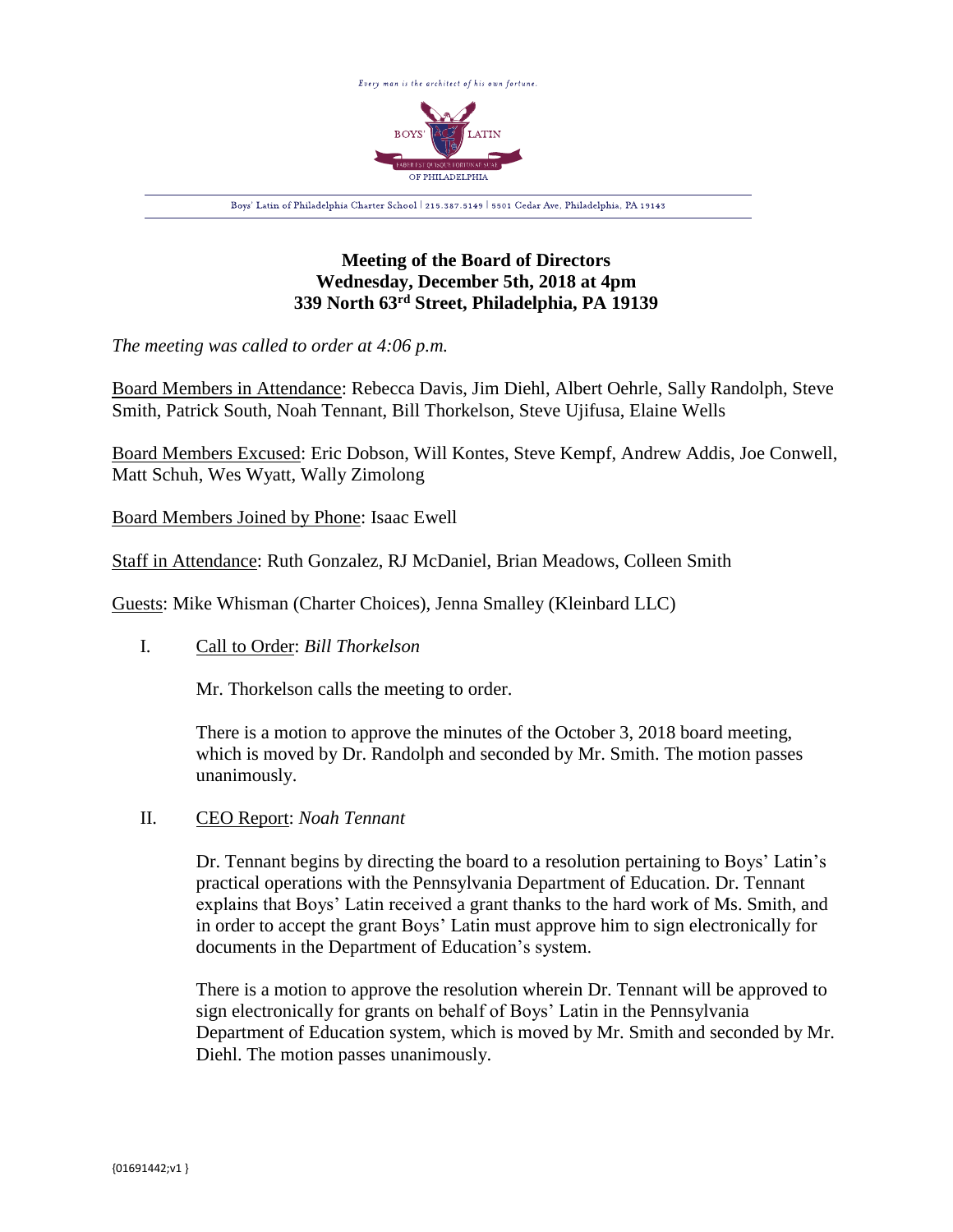Continuing, Dr. Tennant discusses a conference entitled "A Dream Deferred: The Future of African American Education." Dr. Tennant discusses a national forum of learning, teaching, and data collection for how to best serve students of color. A group of Boys' Latin faculty members who work on the school's Warhood Initiatives Program submitted a proposal and were invited to go out to California to give a presentation this March of 2019. Boys' Latin is happy that its teachers' hard work is being recognized as a national model, which is in the line with the school's vision and strategic plan.

Dr. Tennant is pleased to announce that Mohamed Diawara is the first senior accepted into college from the Class of 2018. Mr. Diawara has received multiple offers and Dr. Tennant extends a congratulations to the senior.

In the spirit of giving thanks, Dr. Tennant commends the board for their hard work, fundraising, and giving throughout the year. Dr. Tennant describes how Mr. Ewell has been spending time working on student issues at the school on a monthly basis, and thanks Mr. Ujifusa for his recent visit to Boys' Latin to talk with the students about his career as a writer. Dr. Tennant explains that Mr. Ujifusa not only spoke about writing and the writing process, but also shared a lot about how he handles obstacles and shared valuable life lessons with the students.

Dr. Tennant then segues to a presentation on the importance of fostering emotional intelligence, and how it has become part of Boys' Latin's mission. Dr. Tennant introduces RJ McDaniel and Dr. Brian Meadows to the board, the high school and middle school principals, respectively. Dr. Tennant commends the principals for taking the reins and moving forward with outstanding emotional intelligence programming at both campuses.

Dr. Meadows begins by describing to the board the new emphasis and new schedule at Boys' Latin's middle school. Every Wednesday, students receive 45 minutes of emotional intelligence education which includes lessons tailored to the needs of the students. There are trimester award summits which highlight one student in each grade who embodies those core values. The middle school has amended its disciplinary practices into a tiered protocol—if a student is disciplined, he must first complete a reflection sheet which identifies what he did wrong and why he acted that way in an effort to reflect on how to change the behavior. If the behavior persists, the student will participate in the "circle back" program which mends relationships between students and teachers. Dr. Meadows then describes the CITRS program, which addresses a new character theme each month such as integrity and perseverance to align core values. Another program used is SPARK, which ties in emotional intelligence by getting students out in the work field to help them acquire on-the-site job skills and social skills in a work setting.

Mr. McDaniel then addresses the changes made at the Boys' Latin high school to incorporate emotional intelligence into the curriculum. This school year students participate in over 2 hours of emotional intelligence and soft skills programming.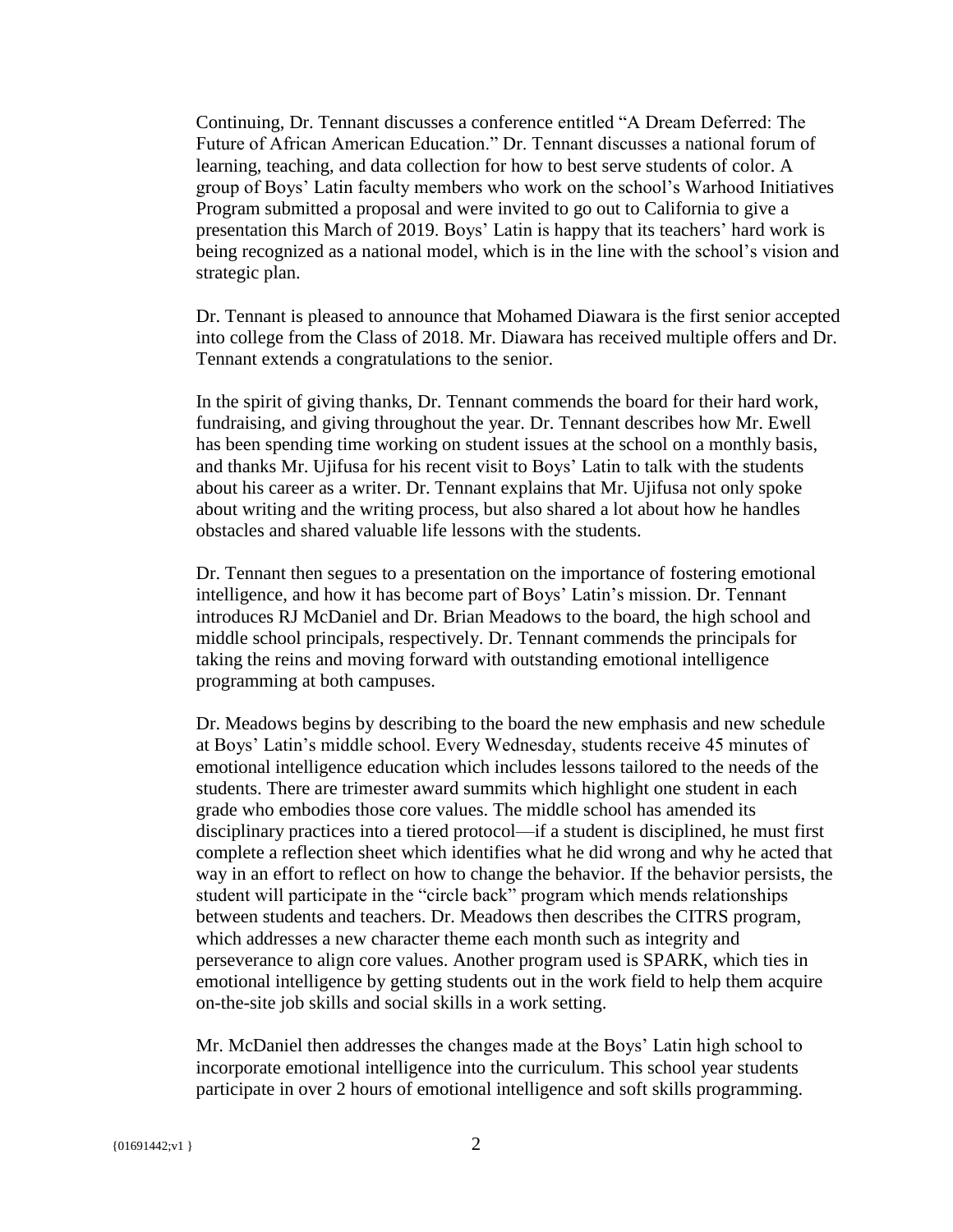Homeroom was eliminated, which has helped save more time throughout the day for such programming. Mr. McDaniel adds that in past years, only 25 minutes per month were spent on emotional intelligence with select special assemblies. In addition to new changes this year, every Wednesday morning students either participate in seminar groups consisting of 12-14 students or attend a summit as a whole grade. In the seminar groups, students have watched the ESPN special on mental health in the NBA, addressed anger management issues, academic goal setting, and practiced meditation, relaxation, and self-care. Seminars have also addressed how men can have respectful interactions with women. Summits have consisted of discussing ways to address mental health, consent, and STI awareness as a preparation for new social structures in college. Mr. McDaniel adds that students attend panels where  $9<sup>th</sup>$  graders can sit down with  $11<sup>th</sup>$  graders to ask questions about the Boys' Latin experience. An honor council was created where students who violate the core value of integrity are tried by a group of their peers. A peer mediation program, where students sit down together with a peer mediator to address a conflict with no teachers or adults in the room, was also started this school year. A student acts as a trained peer mediator to help implement conflict resolutions skills and demonstrate how to work through interpersonal problems.

There is a discussion on how students have received these new programs, and how the programs emphasize respect for women. Dr. Tennant adds that peer mediators used their own free time for their training. Mr. McDaniel describes the progress he's seen through an anecdote where one  $9<sup>th</sup>$  grade student was using homophobic language and another student calmly explained how using that language is not necessary to get a point across. Mr. McDaniel adds that students believe they have a voice in a school which belongs to them, which makes a major impact. Dr. Meadows describes how he has seen middle schoolers embrace these ideas by catching themselves and apologizing if a mistake is made. Ms. Wells notes that it is beneficial for the students to have other voices teaching them respect for women, as opposed to just the students' mothers.

Dr. Tennant and the principals concludes their presentations.

## III. Board Committee Reports

#### a. Parent Liaison Report: *Elaine Wells*

In lieu of a parent liaison report, Dr. Tennant announces that the Black Boy Experience program is launching at Boys' Latin this coming January, thanks to the suggestion of Ms. Wells at a prior board meeting.

#### b. Finance: *Mike Whisman*

Mr. Whisman begins by summarizing the school's financial report for the board. Mr. Whisman states that as of October 31, cash balances have gone down since the end of last fiscal year. Mr. Whisman explains that this is due to various capital projects over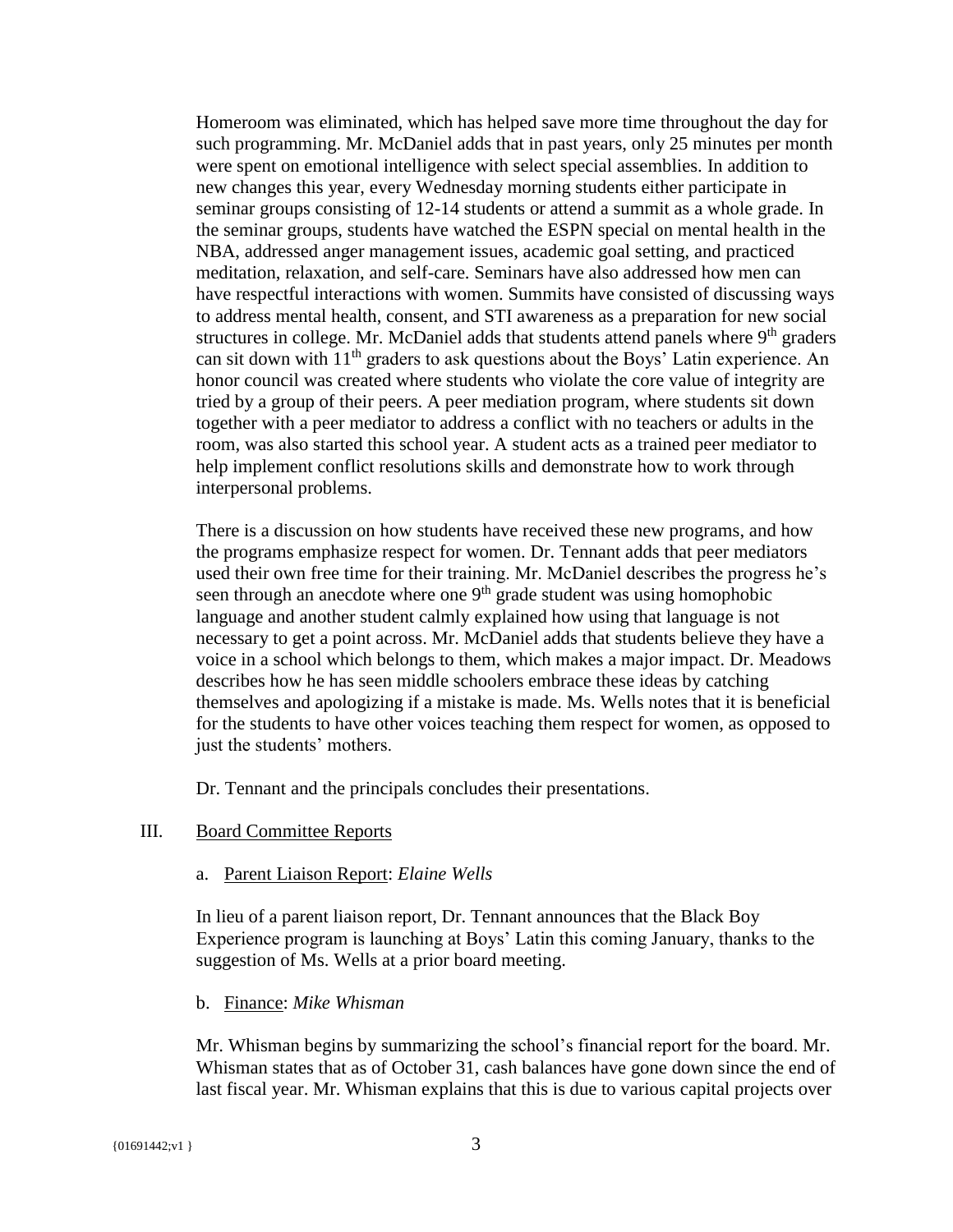the summer, such as facility repair and implementing new retirement plans. Boys' Latin continues to be in good shape with cash on hand. Mr. Whisman adds that state receivables have yet to come in, as there is usually a delay at the state level, but Boys' Latin expects to collect. Mr. Whisman notes that federal receivables have come in, and Boys' Latin is in good shape.

Continuing, Mr. Whisman addresses the metrics of the audit report and states that Boys' Latin appears to be in good shape in most all fields. Revenues are projected to be higher than budgeted, the net income looks good. Mr. Whisman notes that Boys' Latin is still early in the school year, and therefore reconciling enrollment figures. Mr. Whisman adds that Boys' Latin is in good standing with its cash on hand.

There is a discussion surrounding the reimbursement rates, which according to Mr. Whisman are usually adjusted in the spring, and the school's new auditing firm.

Mr. Whisman concludes his presentation.

### c. Development: *Pat South & Colleen Smith*

Mr. South begins by describing to the board how Boys' Latin is off to a strong fundraising start, thanks to Ms. Smith and her team. Mr. South describes the target in total giving and contributions is \$1 million, and as of today they are already 60 percent of the way towards meeting their goal. Mr. South explains that the majority of these funds come from individual giving, grants, and other distributions from foundations. Boys' Latin just sent its year-end annual appeal mailing to over 1,000 donors and potential donors. In the past, the annual appeal has raised approximately \$100,000. Between the annual appeal and pending EITC contributions, Mr. South notes that Boys' Latin expects to reach its fundraising goal by the end of this calendar year.

Ms. Smith then gives the board an update on the fundraising gala, as Boys' Latin is happy to announce that the school will be honoring the McNabbs who have generously supported the school since it was founded. Ms. Smith notes that their contributions have allowed Boys' Latin to have a crew program. The gala will take place on Friday, April 26, 2019 though the location and time will be determined by the end of the year.

Continuing, Ms. Smith announces that College Day (previously Alumni Day) will be held on Friday, January 11, 2019. At this event, alumni who are currently in college or who have graduated come back to Boys' Latin to speak with current students on a variety of topics, such as applying to college, being at college, or advice on future careers. Ms. Smith strongly encourages the board to attend, and to bring their networks of people as a way to showcase the school and its mission.

Ms. Smith adds that Boys' Latin will be endeavoring down a new road in attempt to accept grants from individuals. Ms. Smith explains how the EITC program allows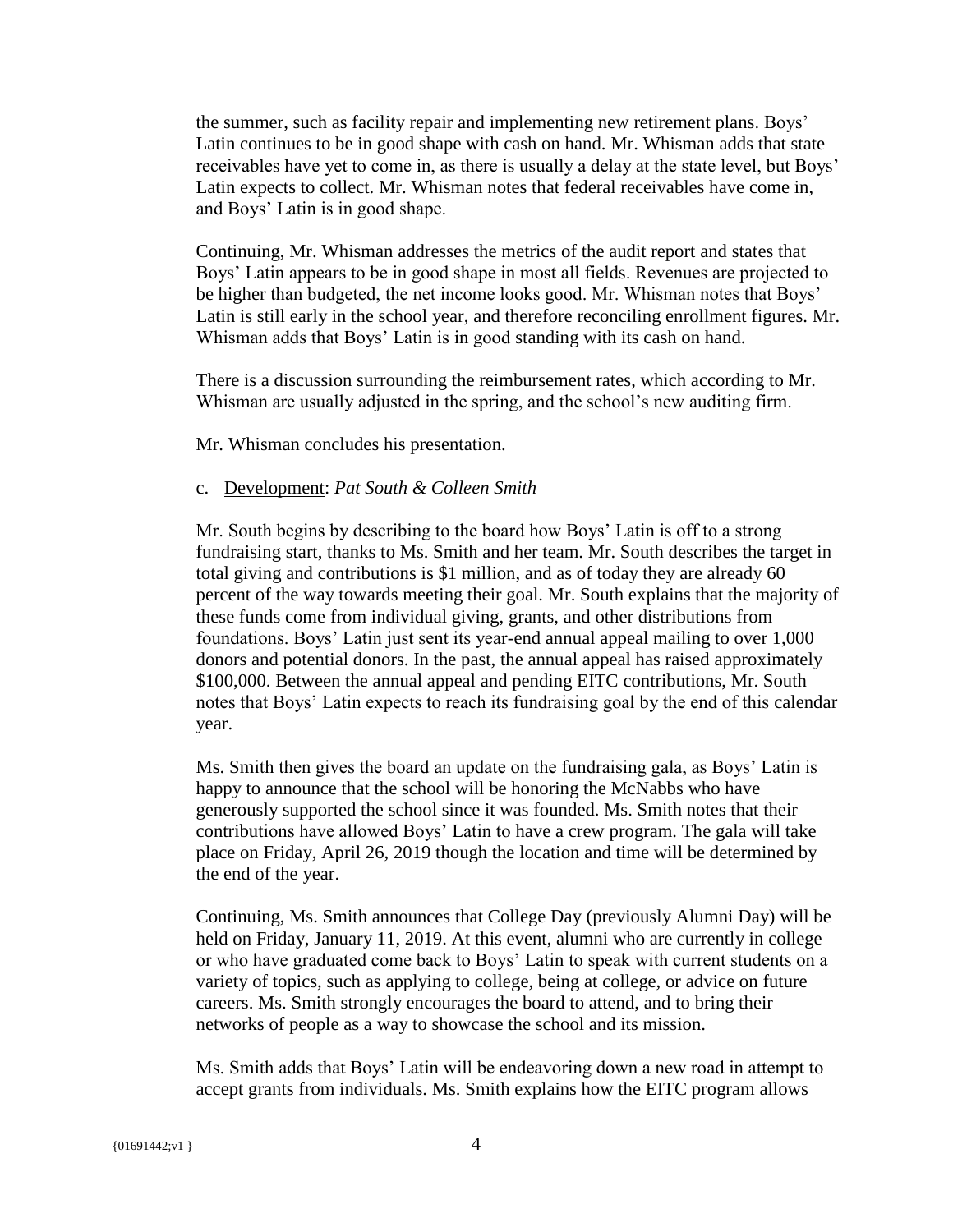approved companies to make donations to schools and receive a tax benefit as a result. Boys' Latin participates as an "education improvement organization" and with changes to the tax law, individuals are interested in participating in EITC and getting a personal tax benefit. Ms. Smith explains how no such organizations exist for charter schools, so Boys' Latin is teaming up with three other charters to see how they can set up such an organization. Ms. Smith notes that this will be a challenging road, but worthwhile so that the school does not have to turn away donors.

A discussion follows on the process of creating such an organization, what will be required, and how individual programs work. The board then discusses the importance of selecting an honoree in relation to a strong donor base.

Mr. South and Ms. Smith conclude their presentation.

## d. Facilities: *Dr. Tennant*

Dr. Tennant begins by updating the board on Boys' Latin's goal to build a science lab in the high school. Dr. Tennant notes that flooring and concrete projects from the summer creeped into the school year, so the committee wants to get a head start on developing the science lab. The committee has already begun to explore and research the project, and a company Noor will be visiting in a few weeks to deliver construction plan documents. Dr. Tennant describes the committee's ultimate goal is to have cost projections ready for board review by the next February 2019 board meeting. If the board approves, construction can begin in early May.

A discussion follows on the timeframe, and how Boys' Latin is faring in catching up on deferred maintenance. Dr. Tennant notes that the school has hired a new building engineer, who is providing a clearer sense of the scope of such projects.

Dr. Tennant concludes his presentation.

#### e. Strategic Plan: *Mr. Thorkelson*

Mr. Thorkelson begins by addressing Boys' Latin's goal to have a strategic plan adopted by the board. Mr. Thorkelson directs the board to a draft strategic plan distributed the night before, listing six key goals. Mr. Thorkelson asks the board if they are comfortable with adopting these six goals, and asks if anyone has any additional goals. If the board is okay with these six goals, Mr. Thorkelson will ask the board to ratify these goals as the "meat and bones" of Boys' Latin's strategic plan.

The board then discusses the goals, who the goals belong to, and any implications related to ratifying these goals. Mr. Thorkelson notes that these goals can eventually be printed on a pamphlet, or get posted on the school's website. The board discusses one of the goals listed in the strategic plan, teacher compensation, and the benefits of hiring experienced teachers.